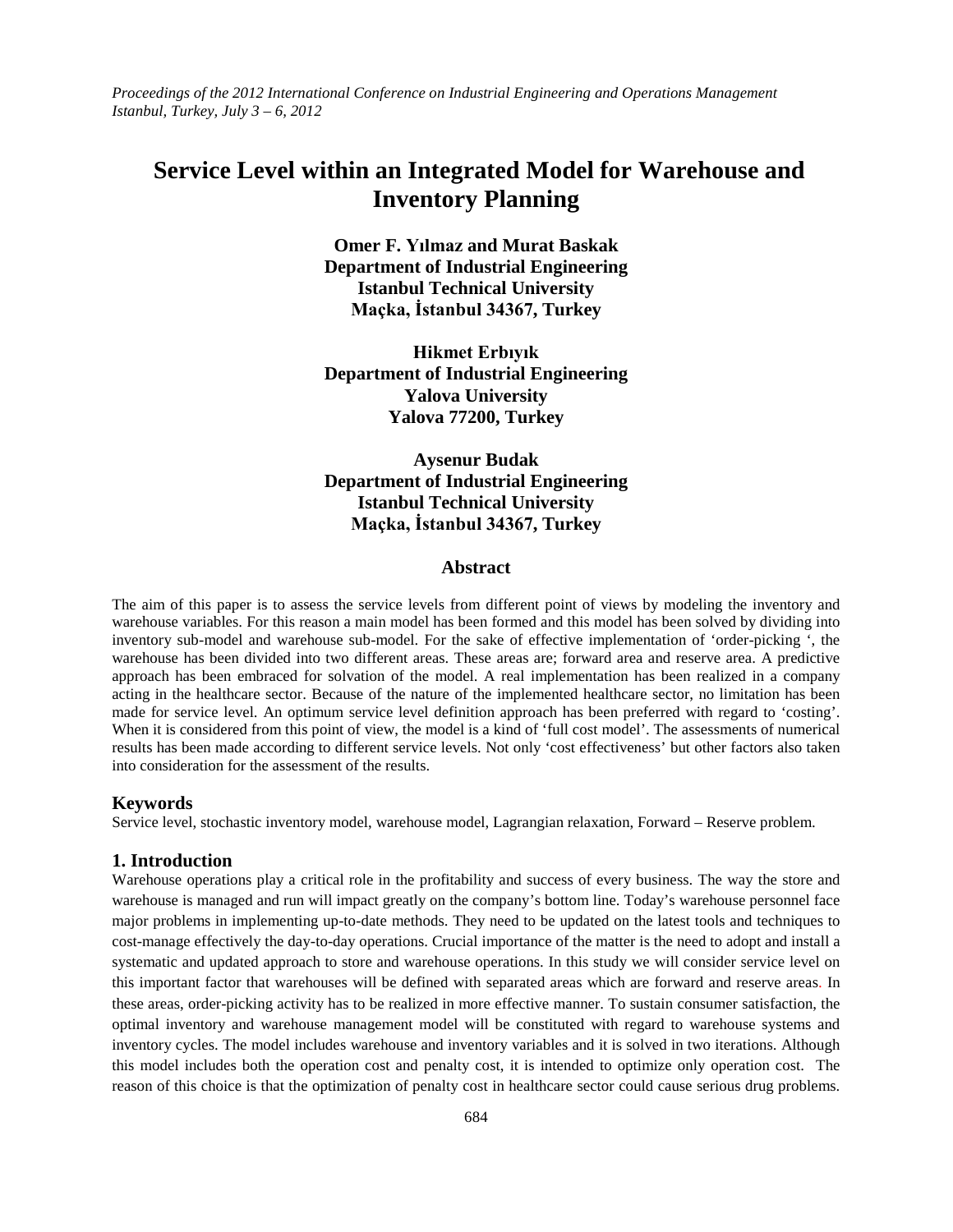For this reason the effects of the service levels on the variables has been examined by selecting high service levels. The researched parts have been presented in details by making comprehensive literature survey in part 2. . Problem description, assumption, variables and model has been explained in details in the part 3. The suggested solution method is given in part 4 and numerical results are presented in part 5.

#### **2. Literature Survey**

Scientists have made studies about inventory with effective inventory planning and warehouse management for a long time. Strack and Pochet (2010), Van Den Berg et al. (1998), and Ganeshan (1999) are the most important scientists who interested in inventory management. Studies show that while a real system is modeling, it is required that not only finding economic order quantity, re-order point for each product but also it is required that a new developed model, including warehouse management must be sustained. In literature there are many different studies about warehouse management such as fully cost model, partial cost model, service level, holding costs. Van Den Berg et al. (1998) have formed on separation of first and secondary area and an answer searched for question to which product and how much proportion of it should be stored in first area. In problem of 0-1 first and secondary area which solved by formed difference models, intuitive method stated to give best solution with numerical results. Van Den Berg and Zjim (1999) focus on warehouse systems management problems and their classifications. There are three types of warehouses (for distribution, for production, for common use). Also it has been shown that there are four types of warehouse costs, order, storage, collection and transportation. In order to decide which product in which amount should be assigned to forward area, it is important to look how the collect orders. At the conclusion of the studying on the costs of order –picking times, and their costs have been important factors for warehouse management. Ganeshan (1999) focused the inventory level of warehouses and retailers are analyzed separately and determined that daily demand quantity is appropriate in a probability distribution. This model is solved by SLAM simulation model and results are analyzed for consistency and good results are obtained. Rong et al. (2008) considers inventories, which are in case of partially or fully inadequate condition by indefinite supply lead time, on two different areas with disruption structures and assumes secondary area has only adequate capacity, not unlimited capacity. In conclusion solutions of models are shown as numerical and defined as applicable for vegetable and fruite products in developing countries. Tunç et al. (2008) have focused on improving the process of warehouse order picking systems. As the first study emphasized that order picking time and their costs should be minimized. Besides, the most effective optimal order picking route is Ratliff's dynamic programming model. At the conclusion, the importance of optimization of the storage systems is emphasized. Lee and Hsu (2009) have examined the two areas structure of warehouse for deteriorated products in assumptions which are determined with time dependent demand structure. In conclusion it specifies costs are highly affected by manufacturing time and this model will be used at demand structures dependent on decreasing or increasing time. Strack and Pochet (2010) has improved a model for inventory management and supports with numerical examples. Generally it elaborates necessity of separation to two different areas and emphasizes necessity of addition capacity in inadequate conditions. In conclusion purpose is explained as to add more decision factors to warehouse and inventory management. Miranda and Garrido (2008) have developed a method for distribution channel and later have utilized this for service level optimization. In their model, `penalty cost` has been assessed in a different way than `operation cost`. There has been two different methods developed in order to define the optimum service levels. Optimum service level has been defined by assessing numerical results on the different service levels. There are several studies that utilize service level approach' presently. It is recommended that Nahmias (1993), Bookbinder and Tan (1988) , Chen and Krass (2001) could be referred in order to understand clearly the `service level` context that is given in our study and in the other studies.

# **3. Service Level within an Integrated Model for Warehouse and Inventory Planning**

# **3.1 Problem Description**

In implementation part of our study, we define a stochastic model to solve inventory control model for evaluate service level. Also include, modeling a real warehouse system will be analyzed, so that there will be two parts to solve our model. This model consist of two iteration first is based on inventory control sub model, the second is about warehouse sub model. We will solve warehouse sub model by fixing inventory control sub model's output. If we separate warehouse in two areas, there will be improvements in order picking activity, forward areas will be organized and reserve area will have less inventory. The system's activities are receiving products, order picking, transmitting to the warehouse, lastly transporting to the customer. Route Y defines the products only assign to the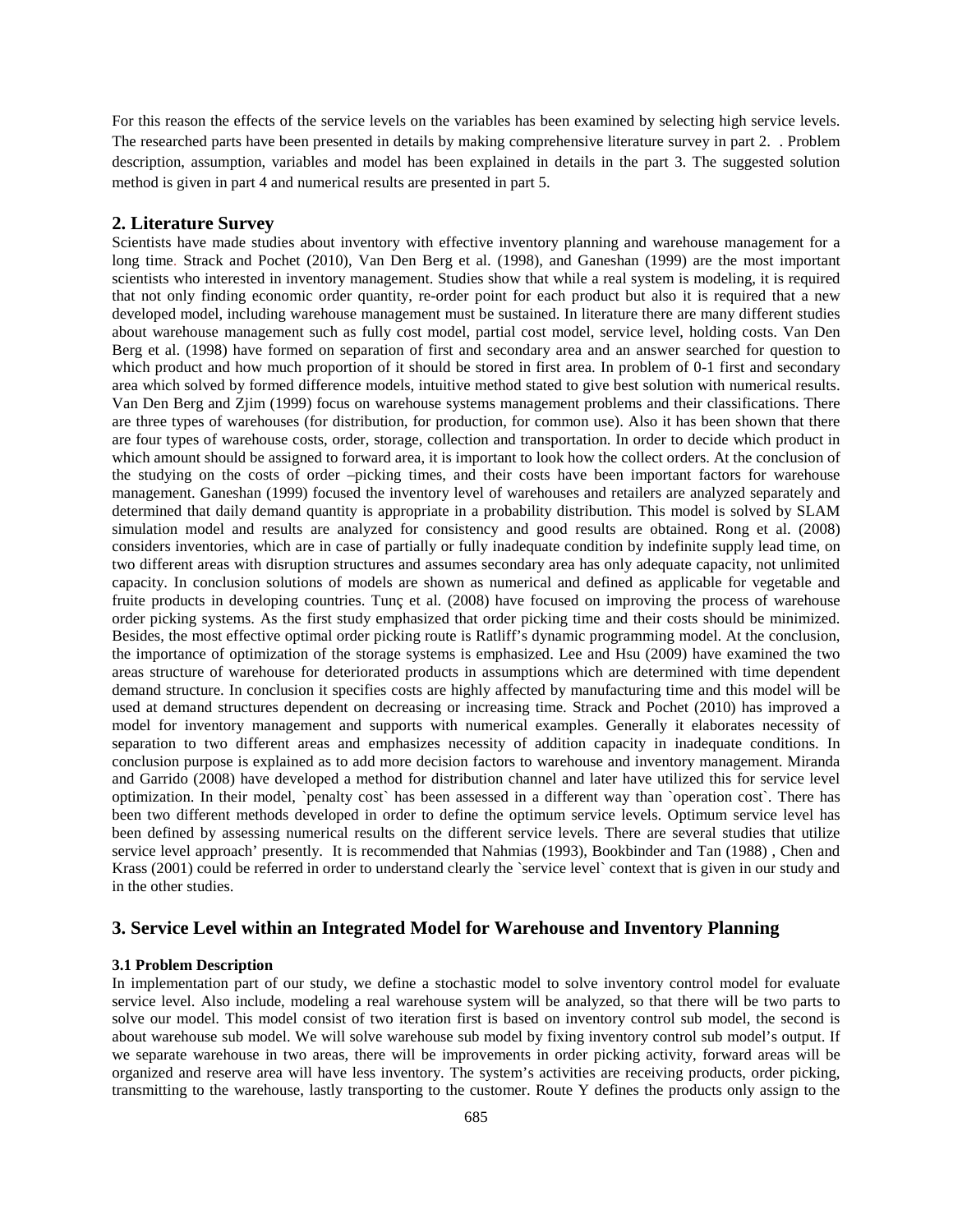forward area, route Z defines the products only assign to the reserve area, route X defines the products which assigns forward area with advance replenishment and then assign to the reserve area with concurrent replenishment.

#### **3.2 Assumptions for Model**

There is safety stock. Concurrent replenishment is only occurred when the warehouse is empty for preventing crushing and accidents. Capacity of two different areas is known. Backorders are satisfied in next period. We know that traditional model results are worse than our new model. Demand is compatible with `normal distribution` and when the demand at supply point exceeds the 're order point', back-orders emerge. Due to the fact that a real implementation has been made in healthcare sector, `service level` has not been used as a limitation factor.

#### **3.3 Notations**

CostRepA: cost of advance replenishment CostRepC: cost of concurrent replenishment RNi**:** the number of renewal i th product PickCostF: picking cost in the forward area PickCostR: picking cost in the reserve area  $P_i$ : number of picks C<sub>If</sub>: ordering cost for the forward area  $C_{Ir}$ : ordering cost for the reserve area  $C_I$ : average ordering cost  $C_{Hi}$ : inventory holding cost PC: penalty cost CapaF: capacity of the forward area CapaR: capacity of the reserve area Capa : Total capacity Di: demand of i th product in  $S_{\text{R}i}$ : expected cycle backorders for i th product  $L^D_{i}$ : lead time demand of the i th product  $\mu_{L_i}^{D}$ : average lead time demand of the i th product  $\sigma_{L}^{D}$ : lead time demand standard deviation of the i th product  $h_i$ : volume of the i th product α : service level β : order fill rate  $s_i$ : safety stock of the i th product

# **3.4 Decision Variables**

Qi: order quantity of product i

ri: reorder point of product i

i:1,…,I defines products

xi

1 ; if the product i is supplied to the reserve area; picked from the forward area and if j locations at least are allocated to product i in the forward area

0 ; otherwise

yi

1 ; if the product i is supplied directly to the forward area from the suppliers

and picked from the forward area only

0 ; otherwise

zi

1 ; if the product i is assigned to the reserve area and picked from the reserve area only

0 ; otherwise,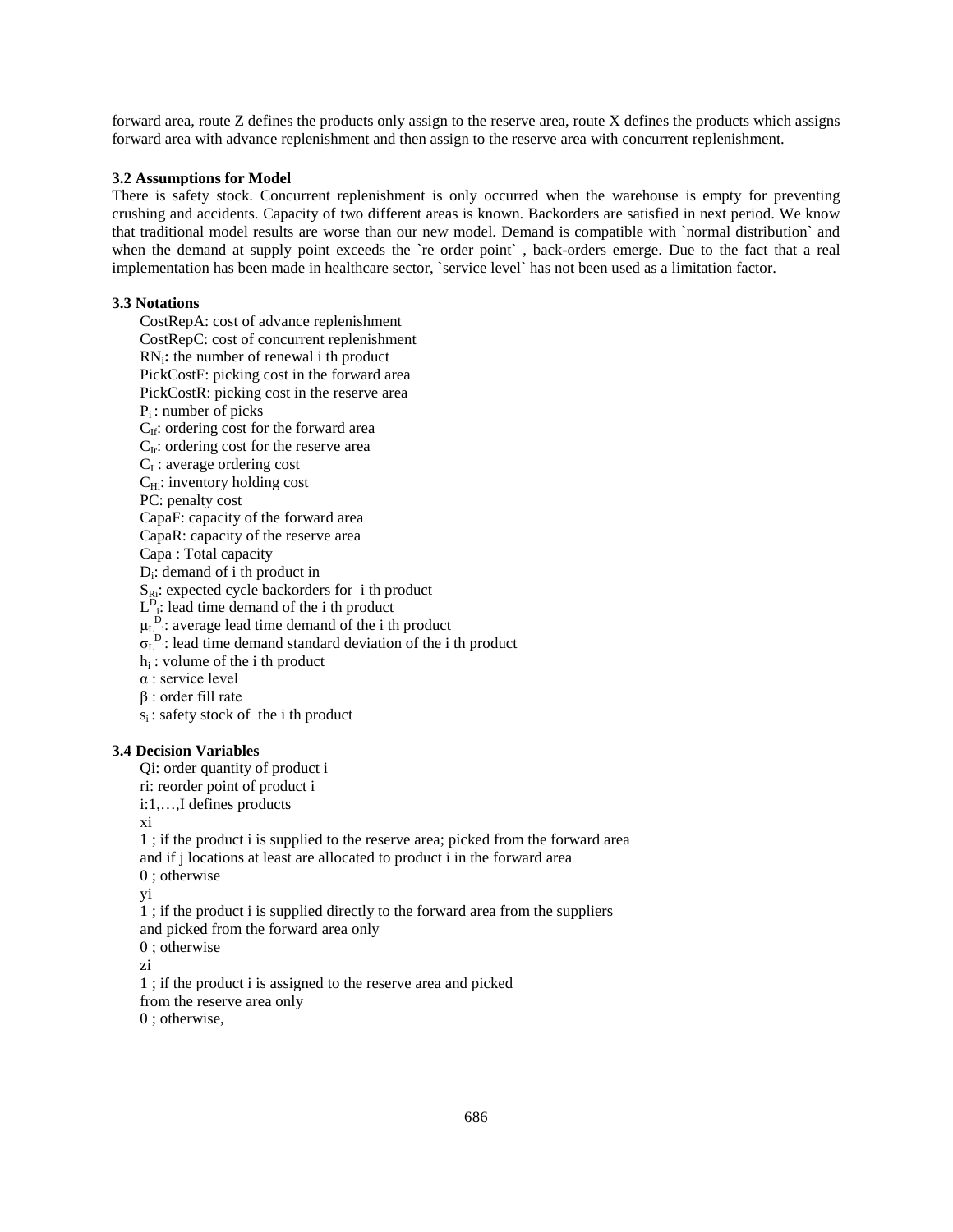#### **3.5 Model**

Objective function and limitations are expressed in the following formulatons: Min:

$$
\sum_{i=1}^{I} CostRepA * (x_i)
$$
 (1)

$$
+\sum_{i=1}^{I} CostRepC * (x_i) * RN_i
$$
 (2)

$$
+\sum_{i=1}^{I} C_{\text{Ir}} \times z_i \times (D_i/Q_i) + \sum_{i=1}^{I} C_{\text{Ir}} \times x_i \times (D_i/Q_i) + \sum_{i=1}^{I} C_{\text{If}} \times y_i \times (D_i/Q_i)
$$
(3)

$$
+\sum_{i=1}^{I} \text{PickCostF*}P_i*(x_i+y_i) \tag{4}
$$

$$
+\sum_{i=1}^{I} \text{PickCostR}^* P_i^* z_i \tag{5}
$$

$$
+\sum_{i=1}^{I} C_{\mathbf{H}i} * (Q_i/2 + R_i - \mu_L^{D_i})
$$
\n(6)

$$
+\sum_{i=1}^{I} PC^*(D_i/Q_i)^*(\int_{Ri}^{\infty} (L_{i}^D - R_i) f(L_{i}^D) d L_{i}^D)
$$
\n(7)

Subject to:

$$
\sum_{i=1}^{I} [x_i^*(Q_i + R_i - \mu_L^D_i)^* h_i + (Q_i + R_i - \mu_L^D_i)^* h_i^* y_i] \leq CapaF
$$
 (8)

$$
\sum_{i=1}^{I} [(Q_i + R_i - \mu_L^{D_i})^* z_i^* h_i + (Q_i + R_i - \mu_L^{D_i})^* h_i^* x_i)] \leq CapaR
$$
 (9)

$$
\sum_{i=1}^{1} (xi + zi + yi) = 1
$$
 (10)

$$
0 < \alpha < 1 \tag{11}
$$

$$
xi, zi, yi, Ri, Qi \geq 0 \quad \forall i \tag{12}
$$

Equation 1, defines the cost replenishment advance at highest level that is realized between forward and reserve area. This replenishment type is realized once at the beginning of the period for each product that follows the Xroute. Equation 2, defines the concurrent replenishment cost that is realized simultaneously between forward and reserve area. Equation 3, defines ordering cost for reserve and forward area respectively. Equation 4 and 5 define order picking costs for forward and reserve area respectively. Equation 6, defines inventory holding cost. Average inventory level has been calculated as per Hadley and Whitin (1963). Equation 7, defines penalty cost. Equation 8, defines that the products that follow the X and Y routes should not exceed the forward area capacity. Equation 9, defines that the products that follow the X and Z routes should not exceed the reserve area capacity. Equation 11, defines the variation range of the service level.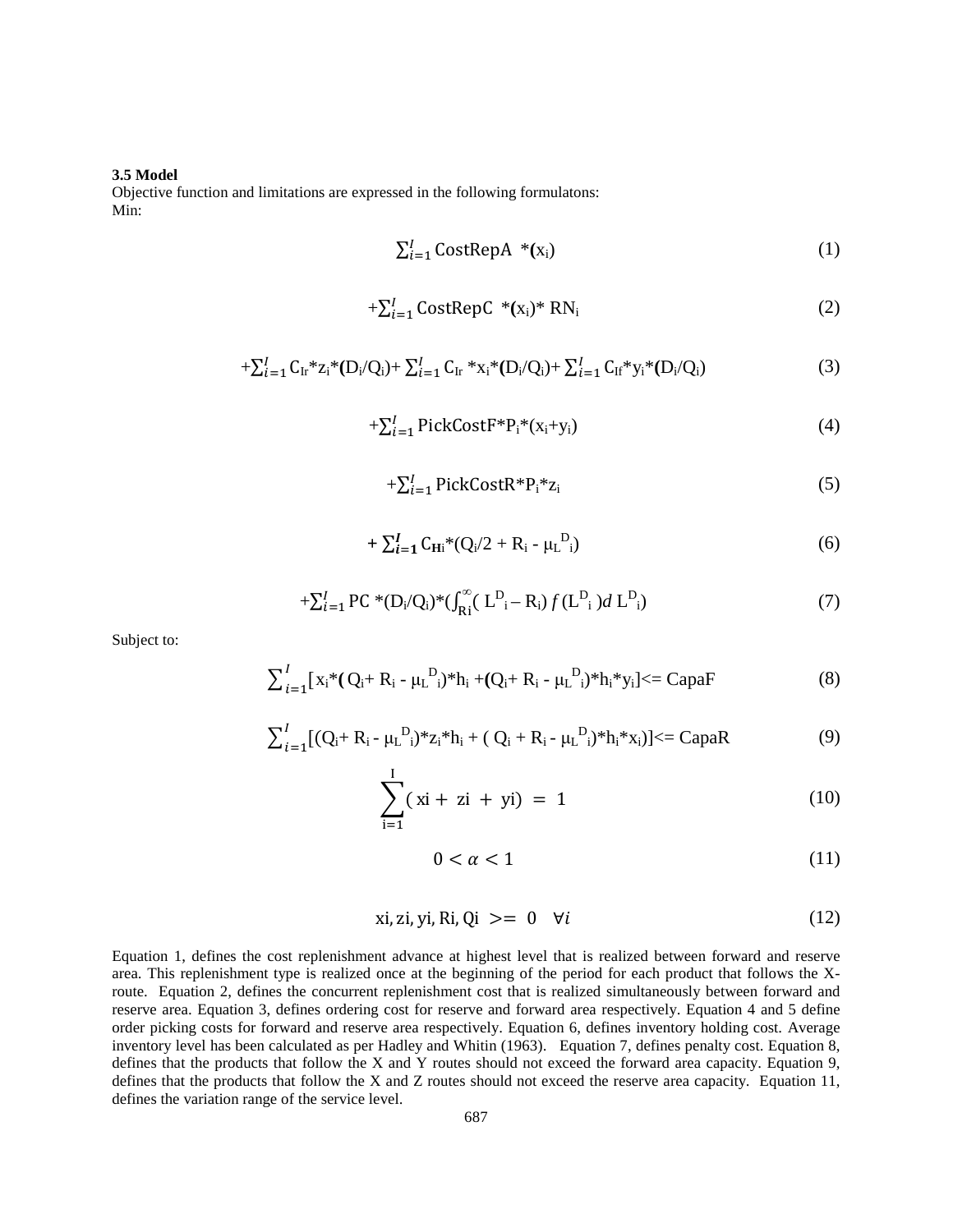#### **4. Suggested Solution Method**

The model is a kind of non linear mixed integer model due to its nature of including both inventory and warehouse variables. Since the solution of these models somewhat difficult, heuristic sequential approach method has been utilized, (Strack and Pochet, 2010). In this heuristic sequential model, main model has been divided into two sub models. These sub-models are: inventory sub-model and warehouse sub-model. At the first instance, in our main model we have kept inventory relevant parameters and inventory sub-model has been solved with the aid of Lagrangian relaxation, in the later stage the results of inventory sub-model has been kept constant and applied to warehouse sub-model and final solution was obtained.

#### **4.1 Inventory Sub Model**

Min  $\sum_{i=1}^{I} C_{\text{Hi}}$ \*( Q<sub>i</sub>/2 + R<sub>i</sub> -  $\mu_{\text{L}}^{\text{D}}$ <sub>i</sub>)  $+\sum_{i=1}^{l} C_{Ii} * z_i * (D_i/Q_i) + \sum_{i=1}^{l} C_{Ii} * x_i * (D_i/Q_i) + \sum_{i=1}^{l} C_{Ib} * y_i * (D_i/Q_i)$  $+\sum_{i=1}^{I} PC*(D_i/Q_i)*( \int_{R_i}^{\infty} (L_{i}^{D_i} - R_i) f(L_{i}^{D_i}) dL_{i}^{D_i})$ Subject to:  $\sum_{i=1}^{I}$ [  $x_i^*(Q_i + R_i - \mu_L^D_i)^*h_i + (Q_i + R_i - \mu_L^D_i)^* y_i^*h_i$ ] <  $= CapaF$  $\sum_{i=1}^{I} [(Q_i + R_i - \mu_L^D_i)^* z_i^* h_i + (Q_i + R_i - \mu_L^D_i)^* x_i^* h_i)] \leq CapaR$  $0 < \alpha < 1$  $x_i$ , zi, yi, Qi,  $\mu_L^D$ <sub>i</sub>, R<sub>i</sub>, >= 0  $\forall i$ .

To extract the model from warehouse variables  $(x_i, y_i, z_i)$ , ordering cost has been kept independent from the followed routes and Equation 14 has been derived from Equation 13.

$$
\sum_{i=1}^{I} C_{i}^{*}(D_{i}/Q_{i})
$$
\n(13)

$$
C_{I} = (OrtC_{It} + OrtC_{Ib})/2
$$
\n(14)

Equation 14 is the average of the ordering costs that were resulted from the earlier orders. And it will be used in the solution of inventory sub-model in Equation 13.

In the same way, the limitations have been extracted from warehouse variables, capacity limitations has been defined in Equation 15 as a single limitation.

$$
\sum_{i=1}^{I} [(Q_i + R_i - \mu_L^D)^* h_i] \leq Capa \tag{15}
$$

Capa notation in Equation 15 has been derived by using Equation 16. This is obtained by summing the Capa, CapaF and CapaR in Equation 16.

$$
Capa = CapaF + CapaR
$$
 (16)

Inventory sub-model is in an extracted state from warehouse variables with the above equations. Inventory submodel will be solved with Lagrangian relaxation method.

The aim of this method, to find the order quantity by minimizing the annual Total Cost (TC).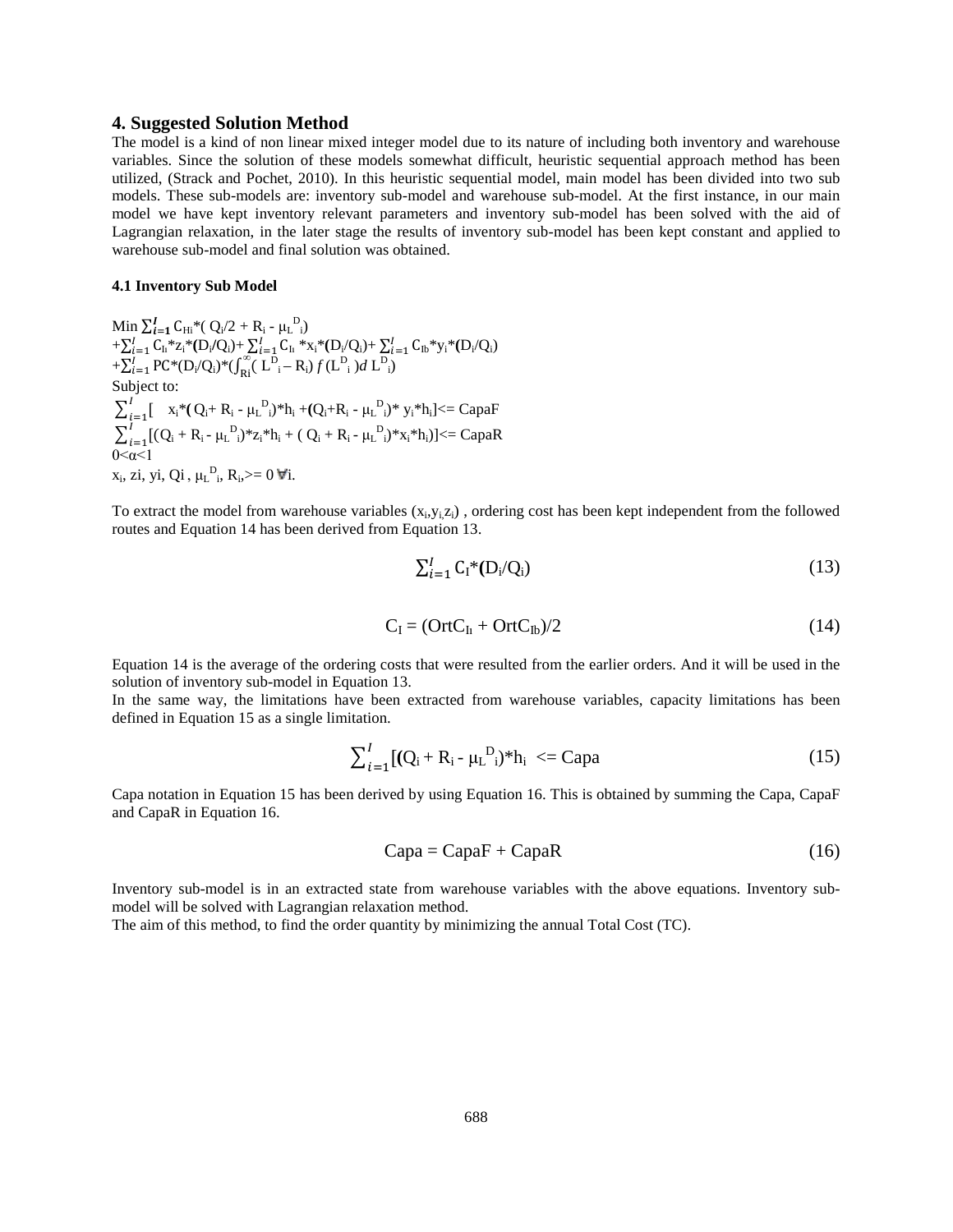$$
L(\lambda, Q_i) = \sum_{i=1}^{I} C_{Hi} * (Q_i/2 + R_i - \mu_L^{D_i}) + \sum_{i=1}^{I} PC * (D_i/Q_i) * ( \int_{R_i}^{\infty} (L_{i}^{D_i} - R_i) f (L_{i}^{D_i}) dL_{i}^{D_i}) + \sum_{i=1}^{I} C_i * (D_i/Q_i) + \lambda * ( ( \sum_{i=1}^{I} [(Q_i + R_i - \mu_L^{D_i})] * h_i) - (Capa))
$$
\n(17)

$$
Q_{i} = \sqrt{\frac{1}{(2D_{i}(PC(\int_{Ri}^{\infty} (L^{D}_{i} - R_{i}) f(L^{D}_{i}) d L^{D}_{i}) + C_{I})/(C_{Hi} + 2 \lambda)}}
$$
(4126)

After defining the order quantity equation with Equation 18, it will be necessary to define the re order point (R). Re order point (R) is calculated with Equation 19.

$$
\mathbf{R}_{\mathbf{i}} = \mu_{\mathbf{L}}^{\mathbf{D}} \mathbf{i} + \mathbf{s}_{\mathbf{i}} \tag{19}
$$

Safety stock is calculated with Equation 20.

$$
s_i = z * \sigma L_i^D
$$
 (20)

If the standard deviation of the lead time demand is known, table value of cycle success probability against constant multiplier could be found by referring the z normal distribution table. In this case  $\sigma_L^D$  defines the standard deviation in the lead time demand. Lau ve Lau (2002) suggest in their paper the Equation 21 to find the expected backorders in every cycle which will be resulted in the supply lead time that is complied with normal distribution. In the equation while  $\phi$  defines (standard normal distribution density function),  $\phi$  defines (cumulative density function).

$$
S_{\text{Ri}} = \int_{\text{Ri}}^{\infty} (L_{i}^{D} - R_{i}) f(L_{i}^{D}) dL_{i}^{D} = \mu_{L}^{D} \phi(z) - \sigma_{L}^{D} \phi(z)
$$
 (21a)

$$
S_{\text{Ri}} = (\mu_{\text{L}}^{\text{D}} - R_{\text{i}})[1 - \phi(z)] + \sigma_{\text{L}}^{\text{D}} \phi(z)
$$
 (21b)

$$
S_{\text{Ri}} = (-s) * [1 - \phi(z)] + \sigma_{\text{L}}^{\text{D}}{}_{i} \omega(z)
$$
 (21c)

#### **4.2 Warehouse Sub Model**

 $\lim_{n \to \infty} \sum_{i=1}^{l} \text{CostRepA}$  \*(x<sub>i</sub>)  $+\sum_{i=1}^{I}$ CostRepC \*(x<sub>i</sub>)\* RN<sub>i</sub>  $+\sum_{i=1}^{l}\sum_{\rm h}^{*}{\rm z}_{\rm i} {}^{*}({\rm D}_{\rm i}/{\rm Q}_{\rm i})+\sum_{i=1}^{l}{\rm C}_{\rm h} \ {}^{*}x_{\rm i} {}^{*}({\rm D}_{\rm i}/{\rm Q}_{\rm i})+\sum_{i=1}^{l}{\rm C}_{\rm h} {}^{*}y_{\rm i} {}^{*}({\rm D}_{\rm i}/{\rm Q}_{\rm i})$  $+\sum_{i=1}^{I} \text{PickCostF} * P_i * (x_i+y_i)$  $+\sum_{i=1}^{I} \mathsf{PickCostR} * \mathsf{P_i} * \mathsf{Z_i}$ Subject to:  $\sum_{i=1}^{I}$ [  $x_i^*(Q_i + R_i - \mu_L^D_i)^*h_i + (Q_i + R_i - \mu_L^D_i)^*y_i^*h_i$ ] < = CapaF  $\sum_{i=1}^{I} [(Q_i + R_i - \mu_L^D_i)^* z_i^* h_i + (Q_i + R_i - \mu_L^D_i)^* x_i^* h_i)] \leq CapaR$  $\sum_{i=1}^{I} (x_i + z_i + y_i) = 1$  $x_i$ , zi, yi, Qi,  $\mu_L^D$ <sub>i</sub>, R<sub>i</sub> $> = 0$   $\forall i$ .

In the warehouse sub model, the objected point is to define which product will be allocated in the forward area and /or reserve area and after the allocation which routes will be followed by the product(s). To make decisions on these issues, and to attain the product numbers in the best or required level for forward area it is necessary to know , how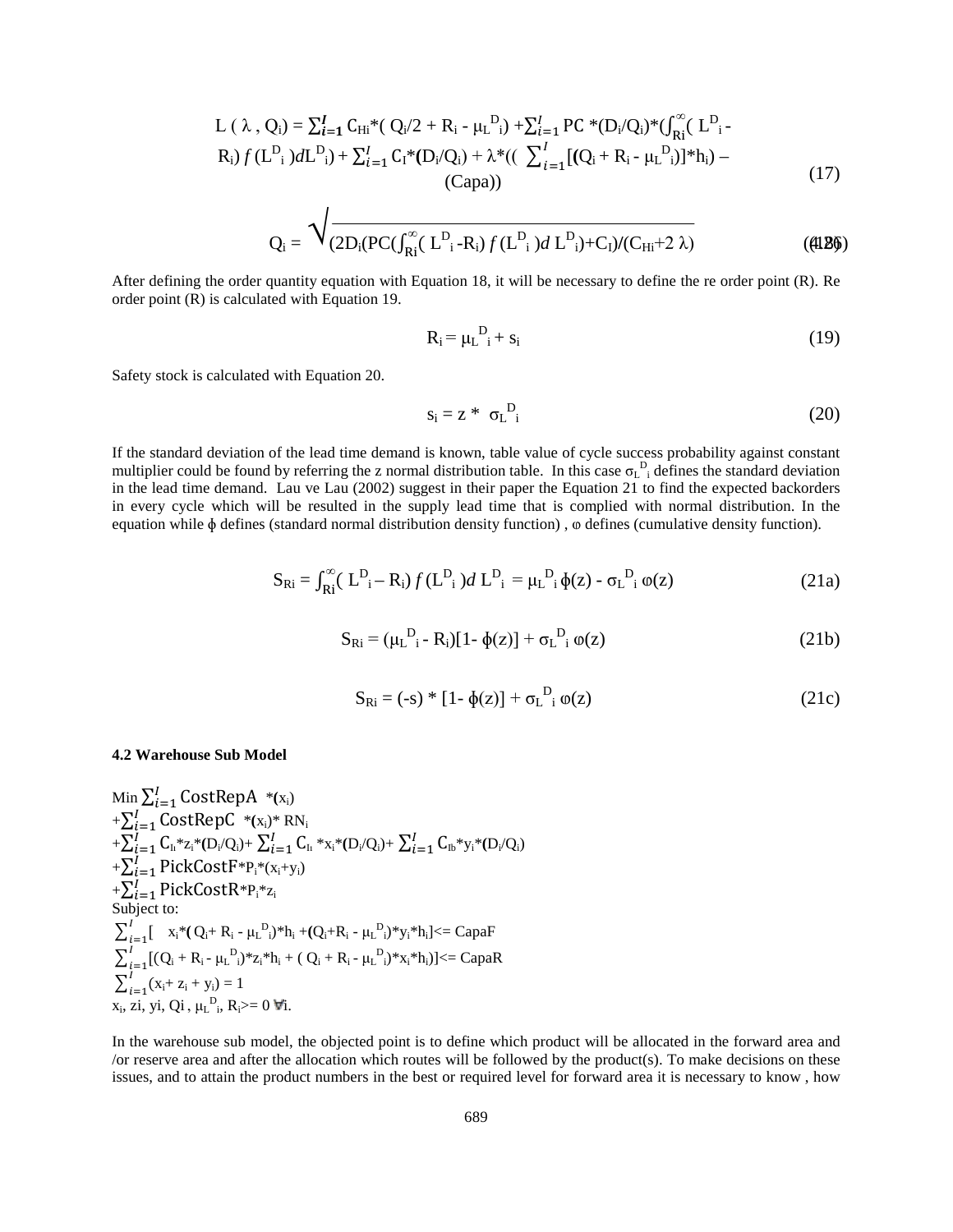the forward and reserve areas will be shared from the total area, and a decision will have to be made together on how many products will be allocated into the forward area.

#### **5. Conclusions**

In this study it has been approached into forward-reserve problem with a different point of view. For improving the order picking activity, the warehouse has been divided into two different area (forward and reserve) and the variables in the model has been formed with regard to this structure. Model results has been assessed on the service level. Because of the nature of the implemented sector (drug distribution company), service levels has been kept reasonably high and the comments have been made from this levels.



Figure 1:  $\alpha$  service level and β service level

Figure 1 shows the comparison of  $\alpha$  and  $\beta$  service level for five different products. When the  $\alpha$  value increases,  $\beta$ values will be very close to each other. Specially, at the level for  $\alpha = \frac{9}{99}$  ' the β' values follows a very close trend. This result shows that  $\alpha$  and  $\beta$  service level variations are not at the same rate.



Figure 2:  $\alpha$  service level with safety stock

As it is understood from Figure 2', when the  $\alpha$  values is increased, the safety stock is also increased. Since the increase in the safety stock, is dependable on the normal distribution complied supply lead time standard deviation, the equivalent increase in the  $\alpha'$  value, will not be reflected on the safety stock in the equal rate.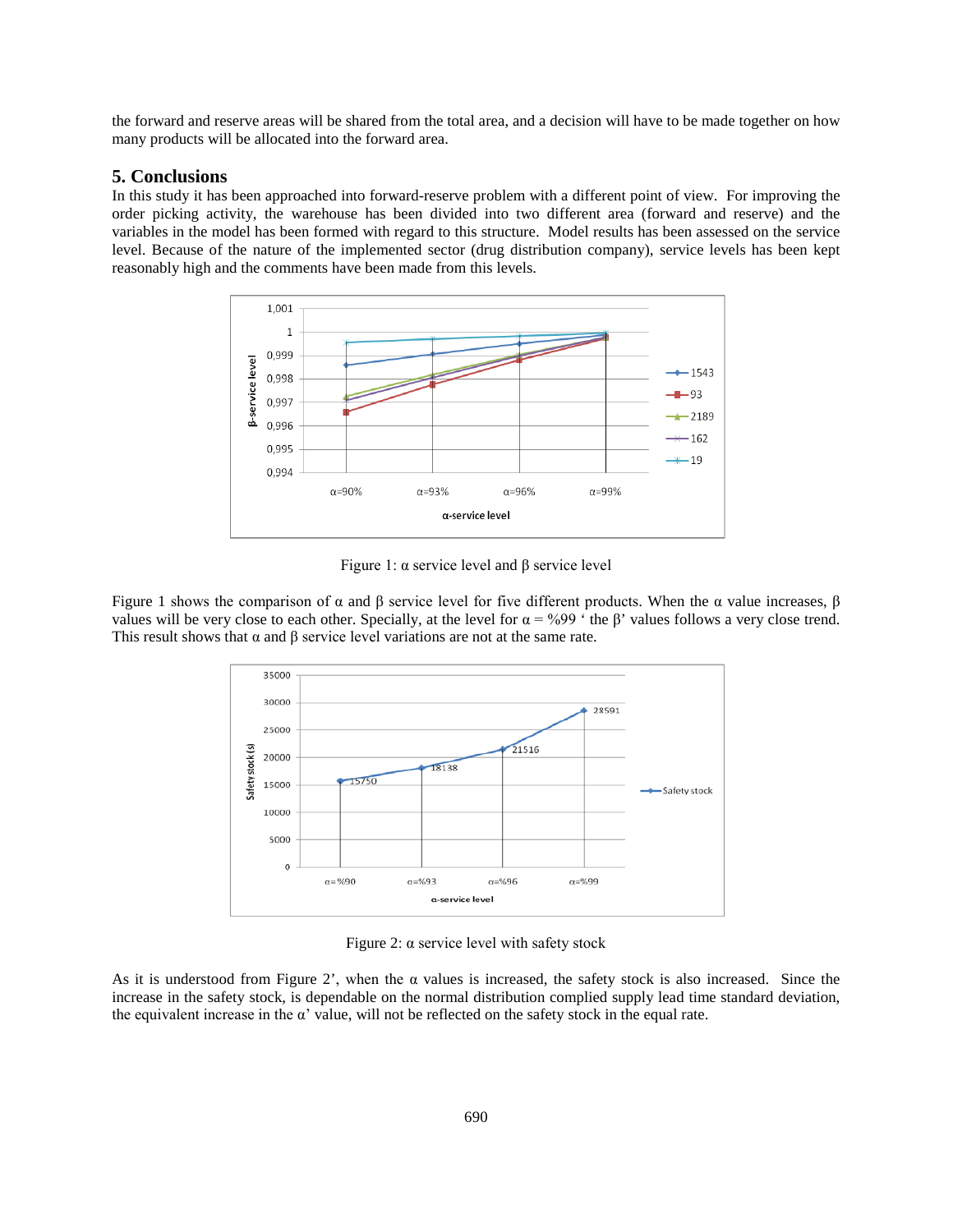

Figure 3: α service level with expected backorders

Figure 3 shows the effect of increase in the  $\alpha$  value, on the total backorders in cycle. With the increase in the  $\alpha'$ value between (%90-93), the magnitude of the decrease of the expected backorders, is more than that of the magnitude of the decrease in (%93-96) range. The reason of that, when the ,  $\alpha$  value is increased, with the increase in the re-order point (R) and safety stock level, the improvement in the amount of expected backorders will slow down. As it is understood from Figure 4', when the α value is increased, total order quantity in a cycle will be reduced. Although the decrease will not be realized in an equal manner in the α ranges, biggest decrease will be realized in the  $(\frac{696-99}{\alpha})$  range.



Figure 4:  $\alpha$  service level with total order quantity



691 Figure 5:  $\alpha$  service level with average inventory level